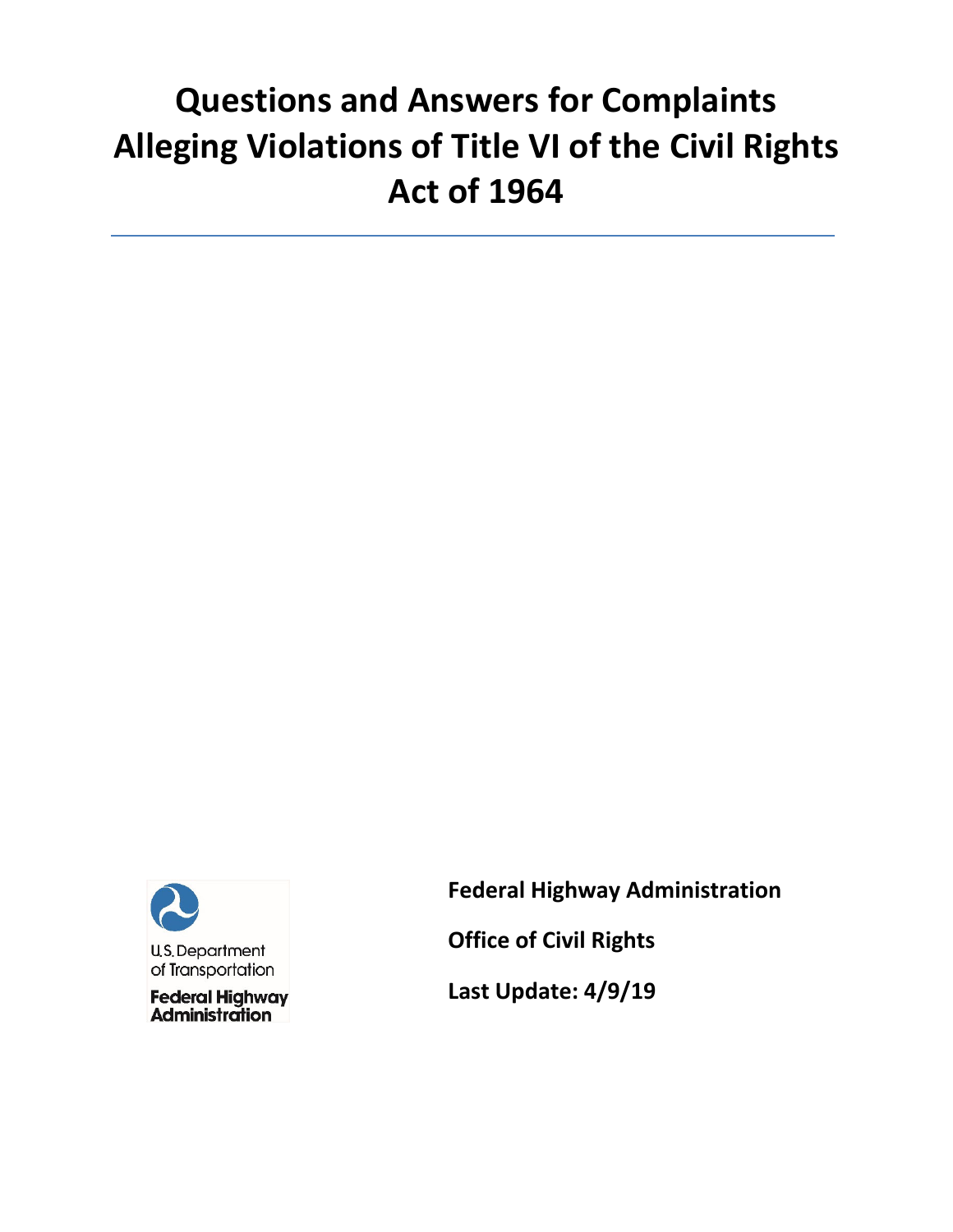## **Table of Contents**

| Question 1: What are the Laws, Regulations, and Guidance that govern administrative |  |
|-------------------------------------------------------------------------------------|--|
|                                                                                     |  |
|                                                                                     |  |
|                                                                                     |  |
|                                                                                     |  |
|                                                                                     |  |
|                                                                                     |  |
|                                                                                     |  |
| Question 3: What are the potential outcomes for processing a complaint? 5           |  |
|                                                                                     |  |
|                                                                                     |  |
| Question 6: Once FHWA starts an investigation, what are the potential outcomes?  6  |  |
|                                                                                     |  |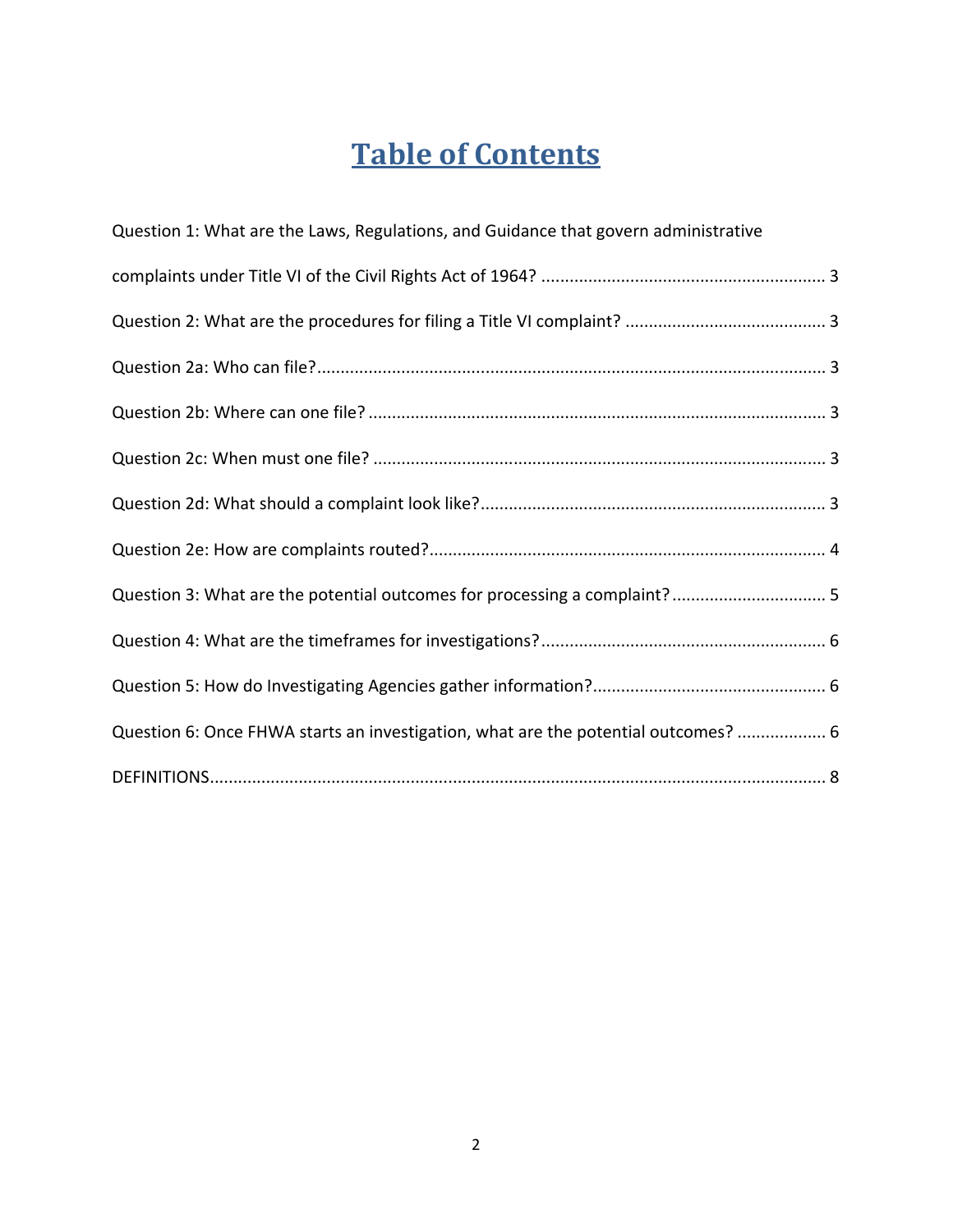#### <span id="page-2-0"></span> **Question 1: What are the Laws, Regulations, and Guidance that govern administrative complaints under Title VI of the Civil Rights Act of 1964?**

The Federal Highway Administration (FHWA) Title VI Program is governed by several authorities. First, Title VI of the Civil Rights Act of 1964 (42 U.S.C. 2000d) provides that "[n]o person in the United States shall, on the ground of race, color, or national origin, be excluded from participation in, be denied the benefits of, or be subjected to discrimination under any program or activity receiving Federal financial assistance."

 filed with State DOTs against their Federal‐aid highway Subrecipients. The U.S. Department of Transportation (USDOT) implemented its Title VI program in 49 CFR Part 21. Specific provisions regarding the investigation of complaints are found at 49 CFR §21.11. The FHWA follows the USDOT regulations. Further, FHWA's regulations at 23 CFR §200.9(b)(3) direct State Departments of Transportation (State DOTs) to develop procedures for processing Title VI complaints

#### **Question 2: What are the procedures for filing a Title VI complaint?**

Question 2a: Who can file? Any person who believes they—or a specific class of persons—were subjected to discrimination on the basis of race, color, or national origin in the programs and activities of a primary Recipient of Federal financial assistance (e.g. State DOT) or Subrecipient (e.g., a city, county, Metropolitan Planning Organization, etc., that receives Federal financial assistance through a primary Recipient) may file a Title VI complaint.

**Question 2b: Where can one file?** Complaints related to the Federal-aid highway Office of Civil Rights (HCR), the USDOT Departmental Office of Civil Rights, or the USDOJ. program may be filed with a Recipient State DOT, FHWA Division Office, the FHWA Headquarters

**Question 2c: When must one file?** According to USDOT regulations, 49 CFR §21.11(b), discrimination, unless the time for filing is extended by the processing agency. a complaint must be filed not later than 180 days after the date of the last instance of alleged

**Question 2d: What should a complaint look like? Complaints should be in**  writing and signed and may be filed by mail, fax, in person, or e‐mail. However, the complainant may call the receiving agency and provide the allegations by telephone, and the agency should transcribe the allegations of the complaint as provided over the telephone and send a written complaint to the complainant for correction and signature. A complaint should contain the following information:

- A written explanation of the alleged discriminatory actions;
- The complainant's contact information, including, if available: full name, postal address, phone number, and email address;
- The basis of the complaint (e.g., race, color, national origin);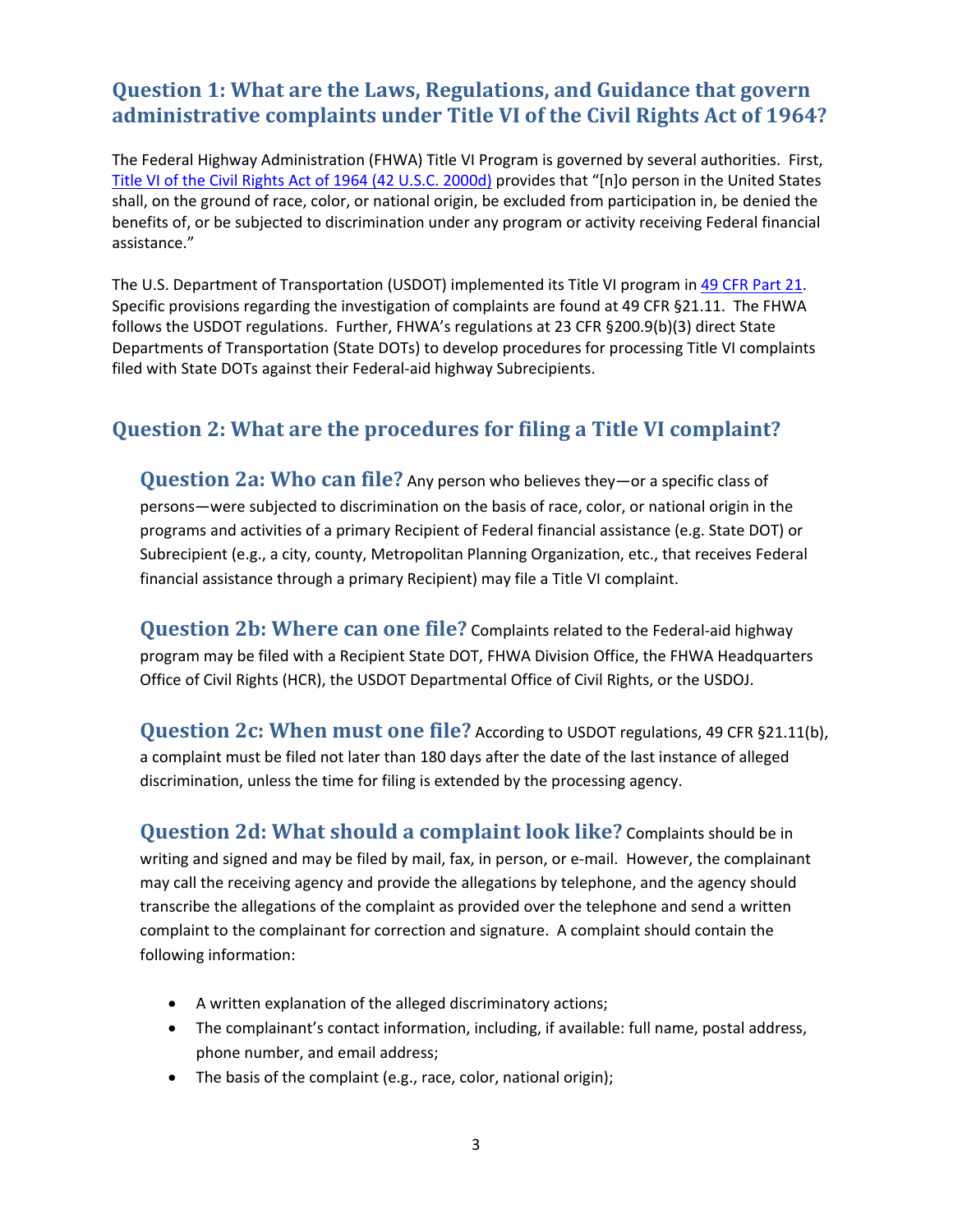- <span id="page-3-0"></span> The names of specific persons and respondents (e.g., agencies/organizations) alleged to have discriminated;
- Sufficient information to understand the facts that led the complainant to believe that discrimination occurred in a program or activity that receives Federal financial assistance; and
- The date(s) of the alleged discriminatory act(s) and whether the alleged discrimination is on‐going.

**Question 2e: How are complaints routed?** First, FHWA notes that FHWA Division Offices do not investigate Title VI complaints. Likewise, Recipients, such as State DOTs, and Subrecipients do not investigate complaints filed against themselves. **Finally, FHWA is responsible for all decisions regarding whether a complaint should be accepted, dismissed, or referred to another agency.** 

With this understanding, complaints should be routed in the following ways:

- All complaints should be routed to the FHWA Headquarters Office of Civil Rights (HCR) for processing. HCR is responsible for all determinations regarding whether to accept, dismiss, or transfer Title VI complaints filed against State DOTs or Subrecipients of Federal financial assistance.
- Complaints should be forwarded from the initial receiving agency through the State's FHWA Division Office, which should forward the complaint to HCR. If a to HCR. Federal-aid highway oversight hierarchy until the complaint reaches HCR. For example, if a complaint is filed with a Subrecipient City, that receiving agency should forward the complaint to the State DOT, which should forward the complaint to the complaint is filed with a State DOT, then the State DOT should forward the complaint to the State's FHWA Division Office, which should forward the complaint
- State DOTs and Subrecipients must log all complaints received.
- (where applicable). When HCR decides on whether to accept, dismiss, or transfer the complaint, HCR will notify the Complainant, the FHWA Division Office, State DOT, and Subrecipient

Complaints may also be sent to HCR directly at: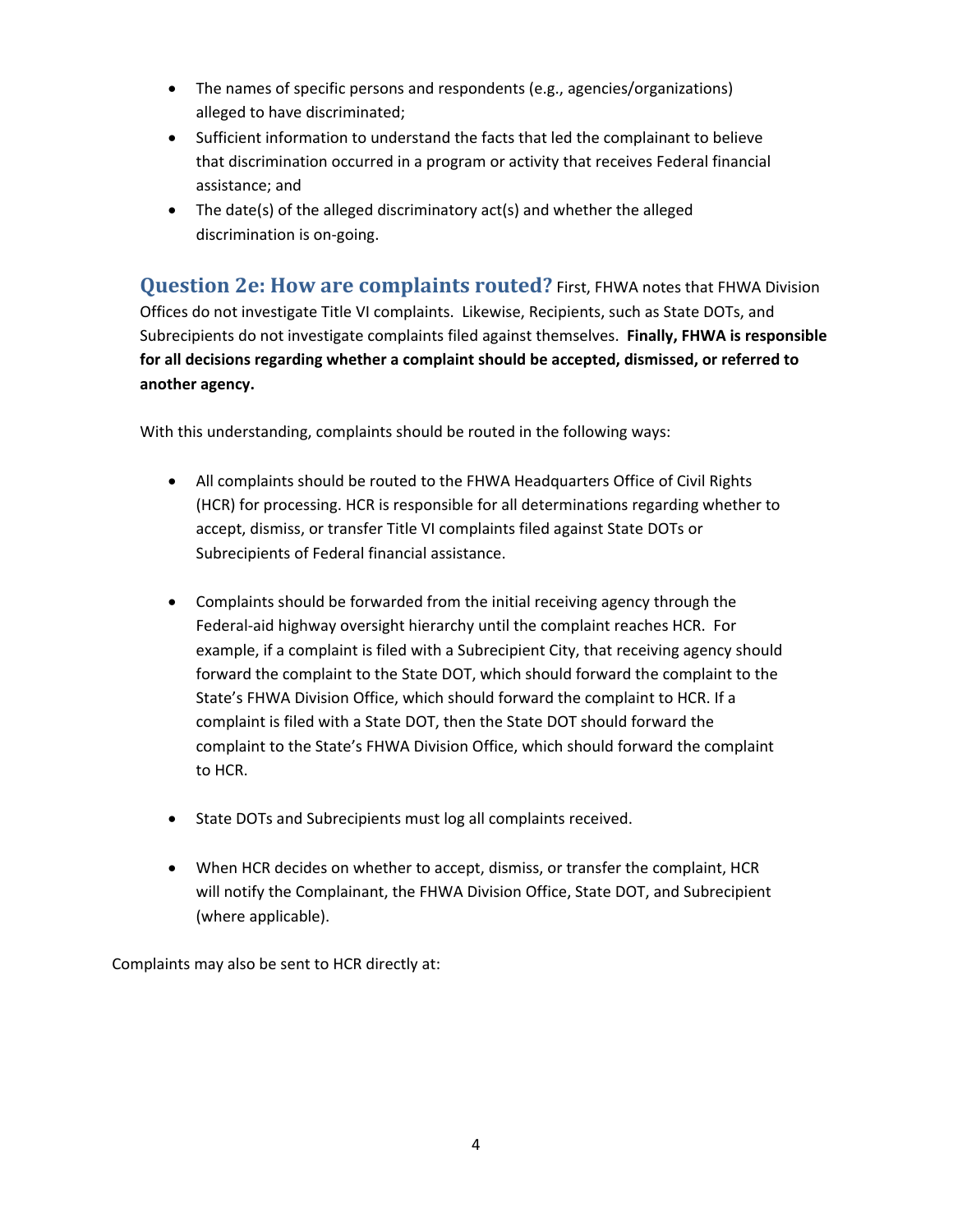| Postal Mail | <b>Federal Highway Administration</b><br>U.S. Department of Transportation<br>Office of Civil Rights<br>1200 New Jersey Avenue, SE<br>8th Floor E81-105<br>Washington, DC 20590 |
|-------------|---------------------------------------------------------------------------------------------------------------------------------------------------------------------------------|
| Email       | CivilRights.FHWA@dot.gov                                                                                                                                                        |
| Fax         | 202-366-1599                                                                                                                                                                    |
| Questions?  | 202-366-0693                                                                                                                                                                    |

#### **Question 3: What are the potential outcomes for processing a complaint?**

There are four potential outcomes for processing complaints:

- that it has accepted the complaint for investigation. 1. Accept: if a complaint is timely filed (see Question 2c, above), contains sufficient information to support a claim under Title VI, and concerns matters under FHWA's jurisdiction, then HCR will send to the complainant, the respondent agency, and the FHWA Division Office a written notice
- 2. Preliminary review: if it is unclear whether the complaint allegations are sufficient to support a claim under Title VI, then HCR may (1) dismiss it or (2) engage in a preliminary review to acquire additional information from the complainant and/or respondent before deciding whether to accept, dismiss, or refer the complaint.
- 3. Procedural Dismissal: if a complaint is not timely filed (see Question 2c, above), is not in writing and signed, or features other procedural/practical defects, then HCR will send the complainant, respondent, and FHWA Division Office a written notice that it is dismissing the complaint.
- dismiss the complaint or refer it to another agency that does have jurisdiction. If HCR dismisses the complaint to the proper Federal agency and a copy to the USDOT Departmental Office of 4. Referral\Dismissal: if the complaint is procedurally sufficient but FHWA (1) lacks jurisdiction over the subject matter or (2) lacks jurisdiction over the respondent entity, then HCR will either the complaint, it will send the complainant, respondent, and FHWA Division Office a copy of the written dismissal notice. For referrals, FHWA will send a written referral notice with a copy of Civil Rights.

The HCR is responsible for conducting all investigations of State DOTs and other primary Recipients. In the case of a complaint filed against a Subrecipient, HCR may either conduct the investigation itself, or it may delegate the investigation to the primary Recipient State DOT. If HCR chooses to delegate the investigation of a Subrecipient, HCR will communicate its acceptance of the complaint to the complainant and respondent, but the State DOT will conduct all data requests, interviews, and analysis.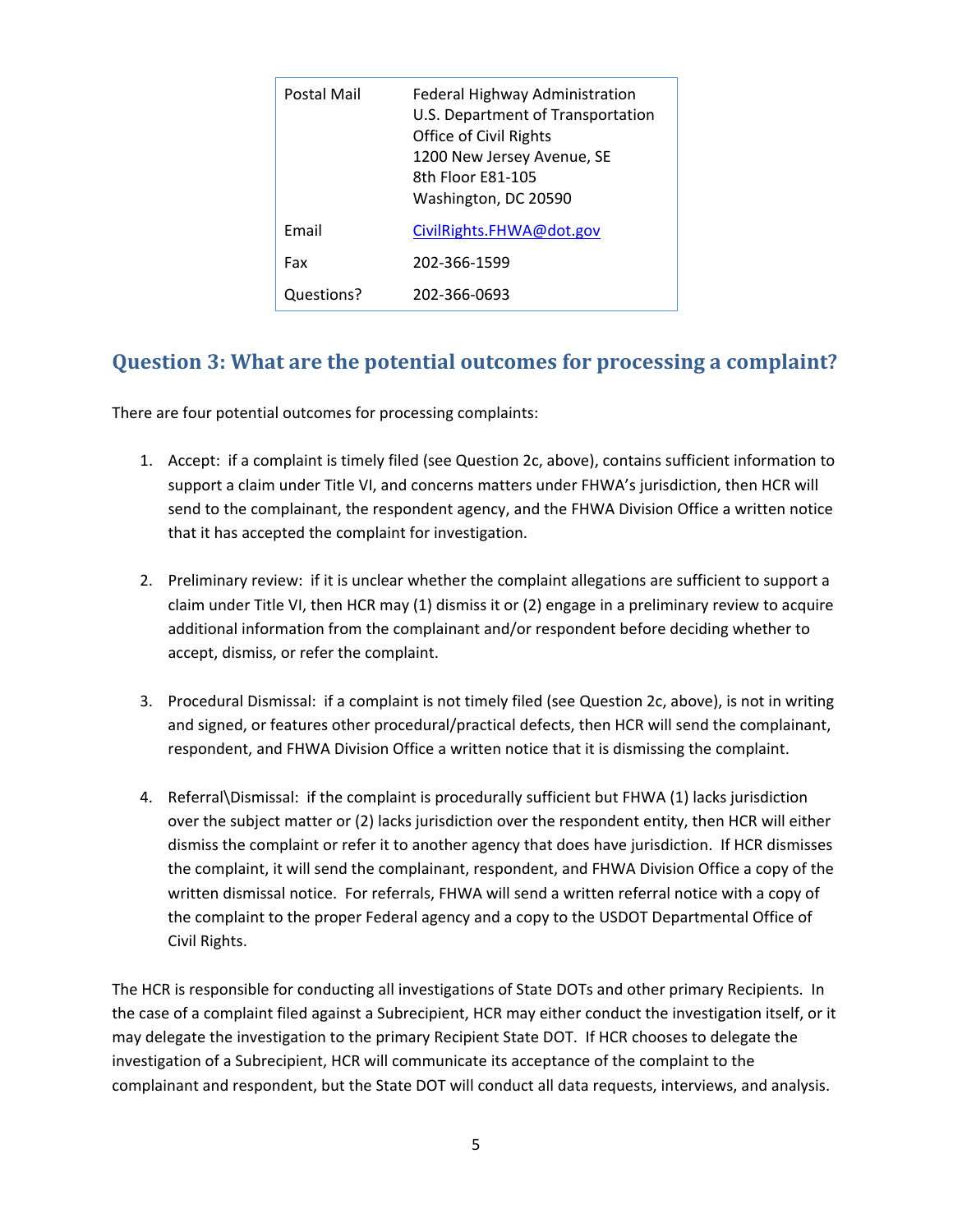<span id="page-5-0"></span>The State DOT will then create a Report of Investigation (ROI), which it will send to HCR. Finally, HCR will review the ROI and compose a Letter of Finding based on the ROI

#### **Question 4: What are the timeframes for investigations?**

 complete all tasks within 180 days from the date of acceptance. For FHWA, there is no regulatory timeframe for completing investigations. However, FHWA strives to

 State DOTs must complete investigations within 60 days of receipt (meaning the date it receives the For State DOTs that have been delegated an investigation from FHWA, 23 CFR §200.9(b)(3) provides that delegated complaint from FHWA).

#### **Question 5: How do Investigating Agencies gather information?**

 There are no regulatory requirements for how information is gathered, but State DOTs and Subrecipients are required to keep detailed records on how they comply with Title VI and to provide USDOT with access to documents and persons with relevant information. 49 CFR §21.9. Typically, the respondent will receive at least one Request for Information and Position Statement (RFI) to gather documents, and additional requests if necessary. Concurrently, the HCR or State DOT investigator will schedule interviews with relevant parties and conduct site visits as necessary.

### **Question 6: Once FHWA starts an investigation, what are the potential outcomes?**

 First, at any time during the investigation, either FHWA or the respondent may initiate informal negotiations to resolve the issues. The FHWA always strives to resolve Title VI complaints informally, if possible.

 include recommendations for action. **FHWA is responsible for the final disposition of all complaints,**  In the absence of such negotiations, HCR (or an investigator State DOT) will draft a Report of Investigation, which should contain all relevant data and findings, with legal conclusions and potentially **including initiation and conduct of informal negotiations and the issuance of Letters of Finding (LOFs).**

There are five potential outcomes for concluding an investigation:

1. The FHWA makes a finding of no violation and the case will be closed with no further action. The FHWA will issue an LOF stating in sufficient detail the reasons for the determination of no violation.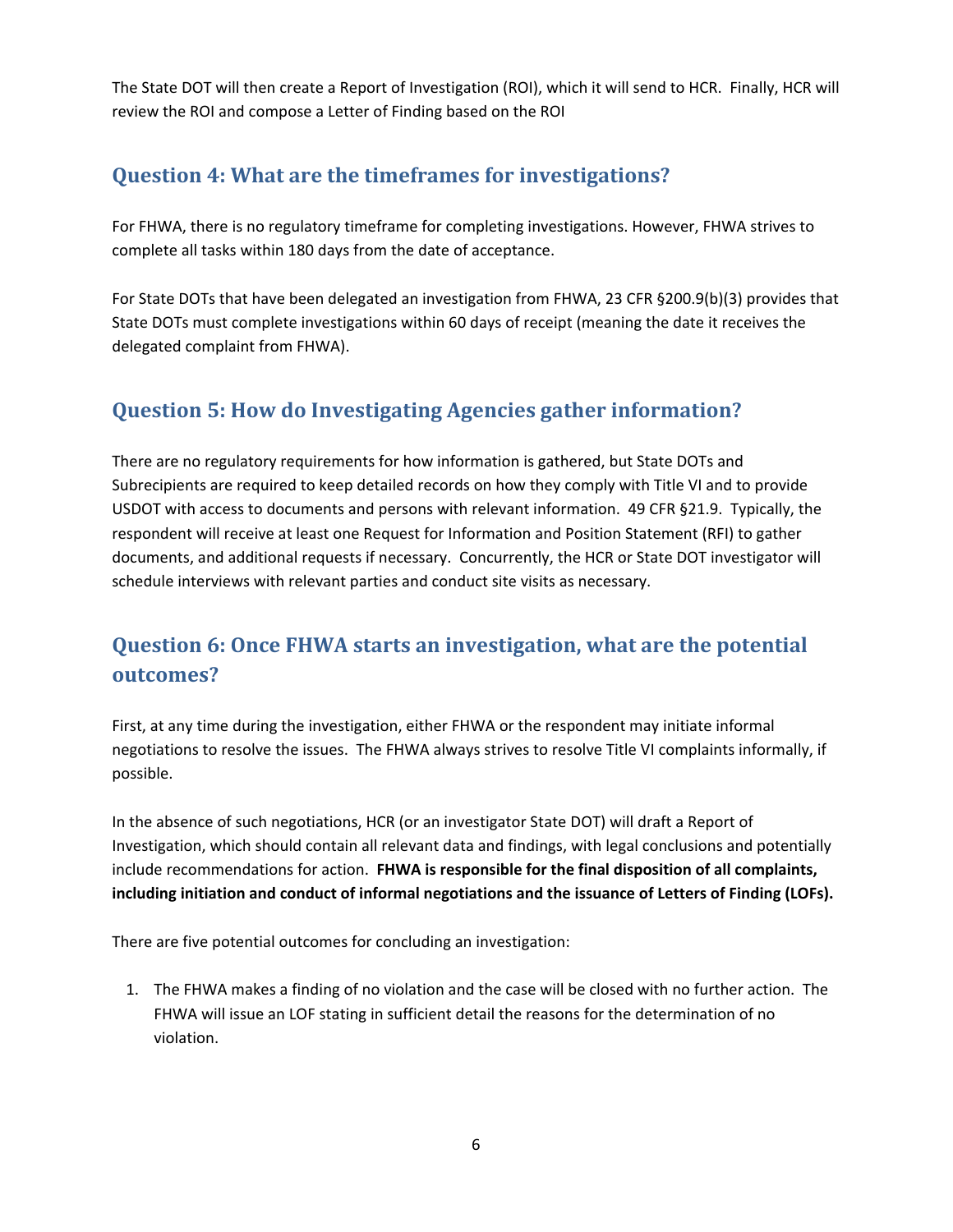- 2. If, by a preponderance of the evidence, FHWA determines the respondent has failed to comply with its Title VI requirements or threatens to fail to comply by action or inaction, then FHWA will inform the respondent and the matter will be resolved by informal means whenever possible.
	- If FHWA informally resolves the matter with the respondent by agreement, then FHWA will hold the complaint in abeyance until the respondent completes its corrective actions. If the corrective actions are completed to the FHWA's satisfaction, then the complaint will be dismissed with no further action.
	- If FHWA cannot informally resolve the matter or the respondent does not complete agreed upon corrective actions, then FHWA may issue a LOF stating that the Recipient is in noncompliance with its Title VI obligations.
	- 3. If FHWA issues a LOF of noncompliance to the respondent, the LOF will request that the respondent provide to FHWA, within 90 days, an action plan that implements the recommendations in the LOF.
	- time to implement the plan. At the end of the implementation period, FHWA will assess 4. If FHWA approves the action plan, then the respondent will be given a reasonable amount of whether the respondent has sufficiently corrected the deficiencies.
	- 5. If FHWA does not approve the action plan, or the respondent is nonresponsive/uncooperative, then FHWA may seek administrative sanctions, including, but not limited to, suspension or termination of Federal funds or any other means authorized by law such as referral to USDOJ for enforcement.
		- opportunity for a hearing on the record. If the Secretary of Transportation determines If USDOT seeks to suspend or terminate funds, it must provide the respondent with an that the respondent has not complied with Title VI and voluntary compliance cannot be secured, USDOT must notify Congress before that finding goes into effect. 49 CFR §21.13(c).

All LOFs issued by FHWA are administratively final.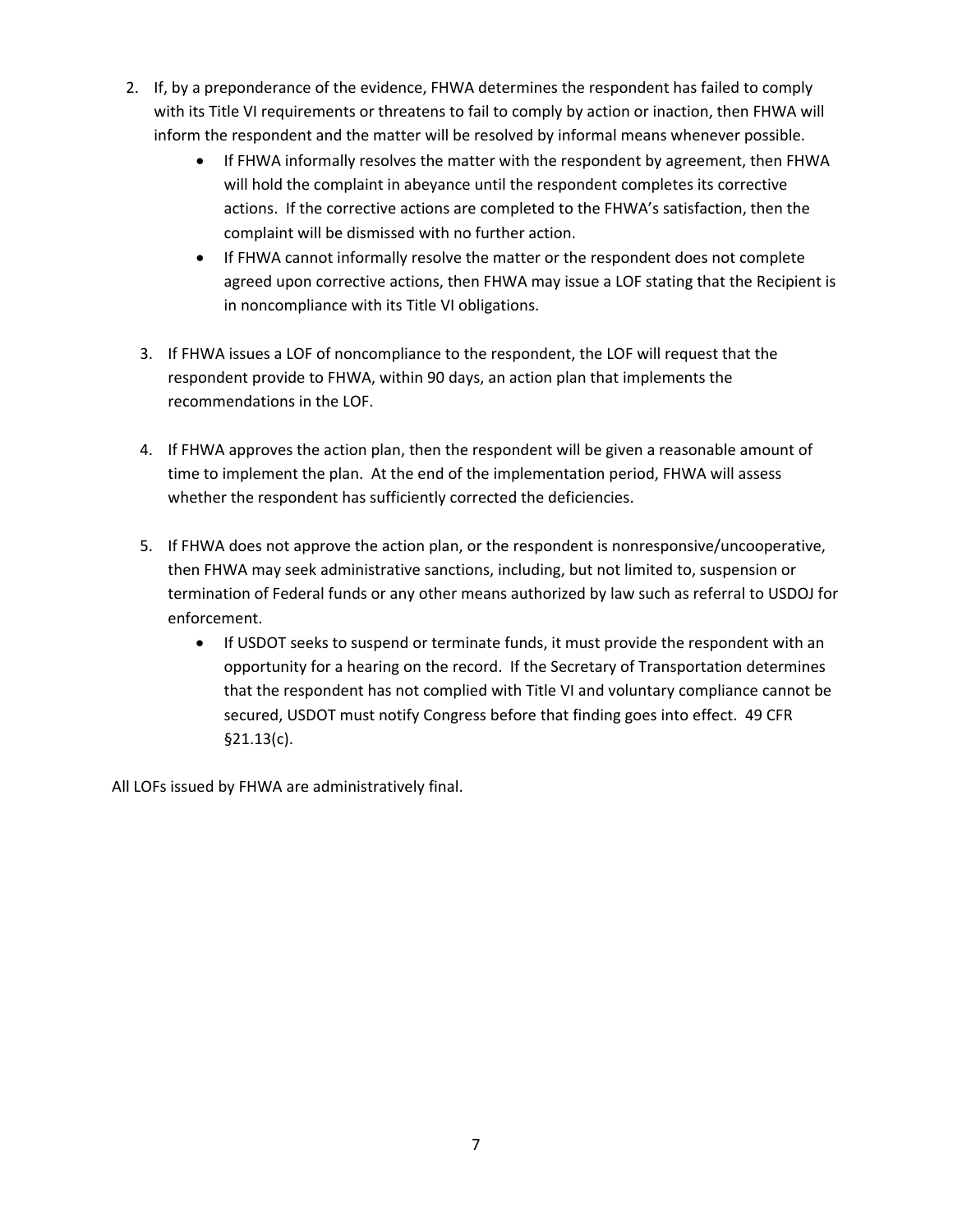#### <span id="page-7-0"></span> **DEFINITIONS**

 a Recipient. *Complainant* means the person or persons who have filed a Title VI complaint alleging discrimination by

#### *Federal financial assistance* **and** *Federal‐aid* **(49 CFR §21.23(c))** includes:

(1) Grants and loans of Federal funds;

(2) The grant or donation of Federal property and interests in property;

(3) The detail of Federal personnel;

 consideration, or at a consideration which is reduced for the purpose of assisting the recipient, (4) The sale and lease of, and the permission to use (on other than a casual or transient basis), Federal property or any interest in such property without consideration or at a nominal or in recognition of the public interest to be served by such sale or lease to the recipient; and

(5) Any Federal agreement, arrangement, or other contract which has as one of its purposes the provision of assistance.

*Program or activity and program* (**49 CFR §21.23(e))** mean all of the operations of any of the following entities, any part of which is extended Federal financial assistance:

(1)(i) A department, agency, special purpose district, or other instrumentality of a State or of a local government; or

 (ii) The entity of such State or local government that distributes such assistance and each such department or agency (and each other State or local government entity) to which the assistance is extended, in the case of assistance to a State or local government;

(2)(i) A college, university, or other postsecondary institution, or a public system of higher education; or

(ii) A local educational agency (as defined in 20 U.S.C. 7801), system of vocational education, or other school system;

(3)(i) An entire corporation, partnership, or other private organization, or an entire sole proprietorship—

> (A) If assistance is extended to such corporation, partnership, private organization, or sole proprietorship as a whole; or

(B) Which is principally engaged in the business of providing education, health care, housing, social services, or parks and recreation; or